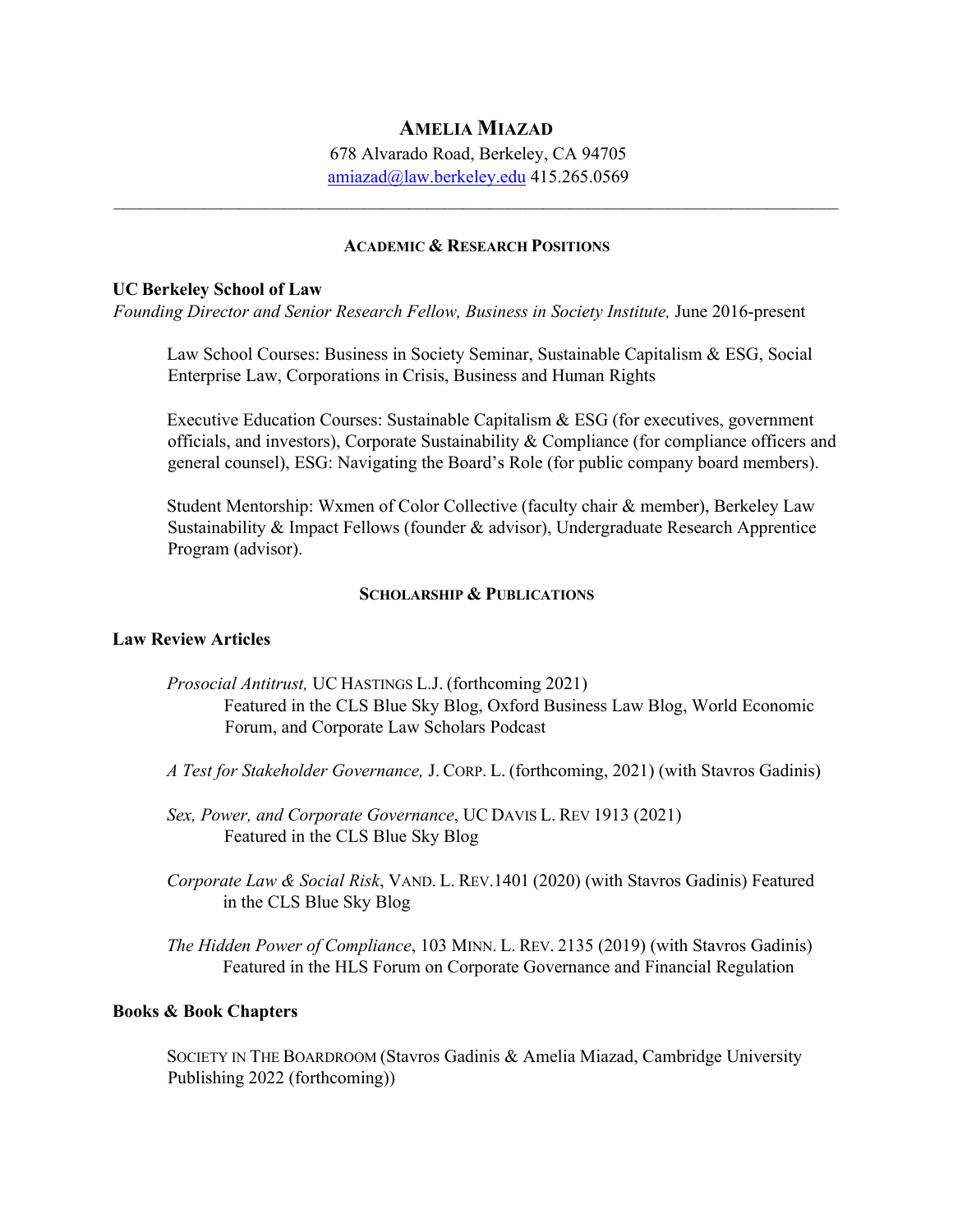*Competition Policy & Sustainability in* PERSPECTIVES ON ANTITRUST COMPLIANCE (Anne Riley and Andreas Stephan, eds. 2021) (book chapter)

*The #MeToo Movement & Corporate Governance* in THE GLOBAL #METOO MOVEMENT (Ann M. Noel and David B. Oppenheimer, eds. 2020) (book chapter)

### **Industry Reports & Case Studies**

*Veeva Systems: The Journey to Converting to a Public Benefit Corporation* (Berkeley Law Case Series) (case study)

*Directors & Investors: Building on Common Ground to Advance Sustainable Capitalism* (2020) (report in collaboration with Oxford-Saïd School of Business)

*The Guide for General Counsel on Corporate Sustainability 2.0* (2019) (practitioner guide in collaboration with The United Nations Global Compact and Linklaters LLP)

#### **SELECTED PRESENTATIONS & CONFERENCES**

#### **Scholarly Presentations & Workshops**

| Prosocial Antitrust |  |
|---------------------|--|
|---------------------|--|

Berkeley Law Faculty Workshop (Fall TBD) National Business Law Scholars Conference (June 2021) Leeds/Mannheim Lecture Series (May 2021)

*A Test for Stakeholder Governance*

Berkeley Law Faculty Workshop (May 2020) Duke & Berkeley Law Organizations & Social Impact Symposium (November 2020) National Business Law Scholars Conference (June 2021)

### *Sex, Power, and Corporate Governance*

National Business Law Scholars Conference (June 2020) Corporate Governance Scholars Workshop, Berkeley Law (October 2019) NYU & University of Buenos Aires Workshop on Gender & The Law (June 2019) The Global #MeToo Movement Annual Conference, Berkeley Law (May 2019) Berkeley Center for Law and Business, Faculty Workshop (May 2019) Women and M&A, Comparative Takeovers Workshop, UC Davis School of Law (April 2019)

*Corporate Law and Social Risk* 

National Business Law Scholars Conference (June 2020) Berkeley Law Faculty Workshop (May 2019) UC Davis & Jindal University, Law and Sustainable Development Conference Conference (January 2019) Business Law Faculty Workshop, Universidad Católica, Santiago, Chile (October 2019)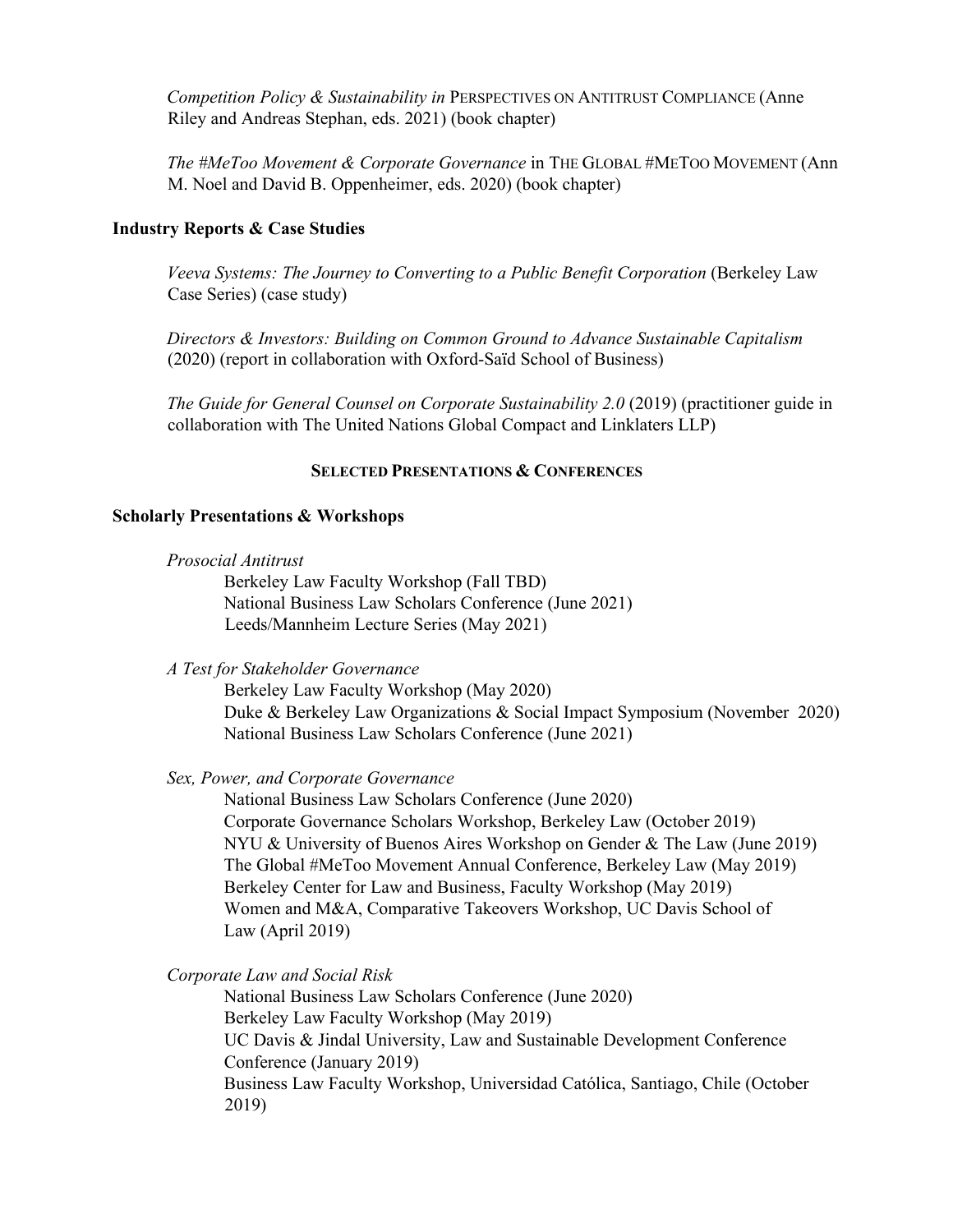*The Hidden Power of Compliance*

The American Law & Economics Association Annual Meeting, NYU (May 2019) Berkeley Law Faculty Workshop (May 2019) Business Law Faculty Workshop, Universidad Católica, Santiago, Chile (October 2018)

# **Lectures and Panels (invited)**

*The Role of the Board in ESG Oversight,* 50/50 Women on Boards Conference, (September 8, 2021)

*Stakeholder Capitalism: What is the Purpose of a Corporation?*, National Association of Investor Relations Annual Conference (September 2021)

*Operationalizing ESG,* American Chamber of Commerce in Brazil (September 2021) (leading 4-day program for CEOs and C-Suite Executives)

*ESG & The Fiduciary Duties of Trustees*, State Association of County Retirement Systems (SACRS), UC Berkeley-Haas School of Business (July 2021)

*C-Suite Disruption: ESG & Corporate Purpose*, Veritell Institute (June 2021)

*Gun Violence in America and How Businesses Can Respond,* Berkeley Law & Giffords Courage to End Gun Violence (June 2021)

*Operationalizing ESG,* American Chamber of Commerce in Brazil (led a 4-day program for CEOs and C-Suite Executives) (May 2021)

*Doing Well by Doing Good: A Scholar and a Practitioner Discuss ESG*, Notre Dame Conference Series (May 2021)

*Director Fiduciary Duties & ESG*, Directors & Boards Annual Conference (April 2021)

*ESG Issues in M&A Deals*, American Bar Association Annual Meeting (April 2021)

*ESG in the C-Suite*, American Chamber of Commerce, Brazil Chapter (March 2021)

*Privacy as an ESG Issue* (with Mitchell Baker, CEO, Mozilla) (March 2021)

*What is the Purpose of Business?*, Acton Institute (February 2021)

*Modernizing Governance*, Annual GreenBiz Conference (February 2021)

*The Board's Role in ESG*, Directors Forum Annual Conference (February 2021)

*Fiduciary Duties of Trustees & ESG*, Shareholder Commons (January 2021)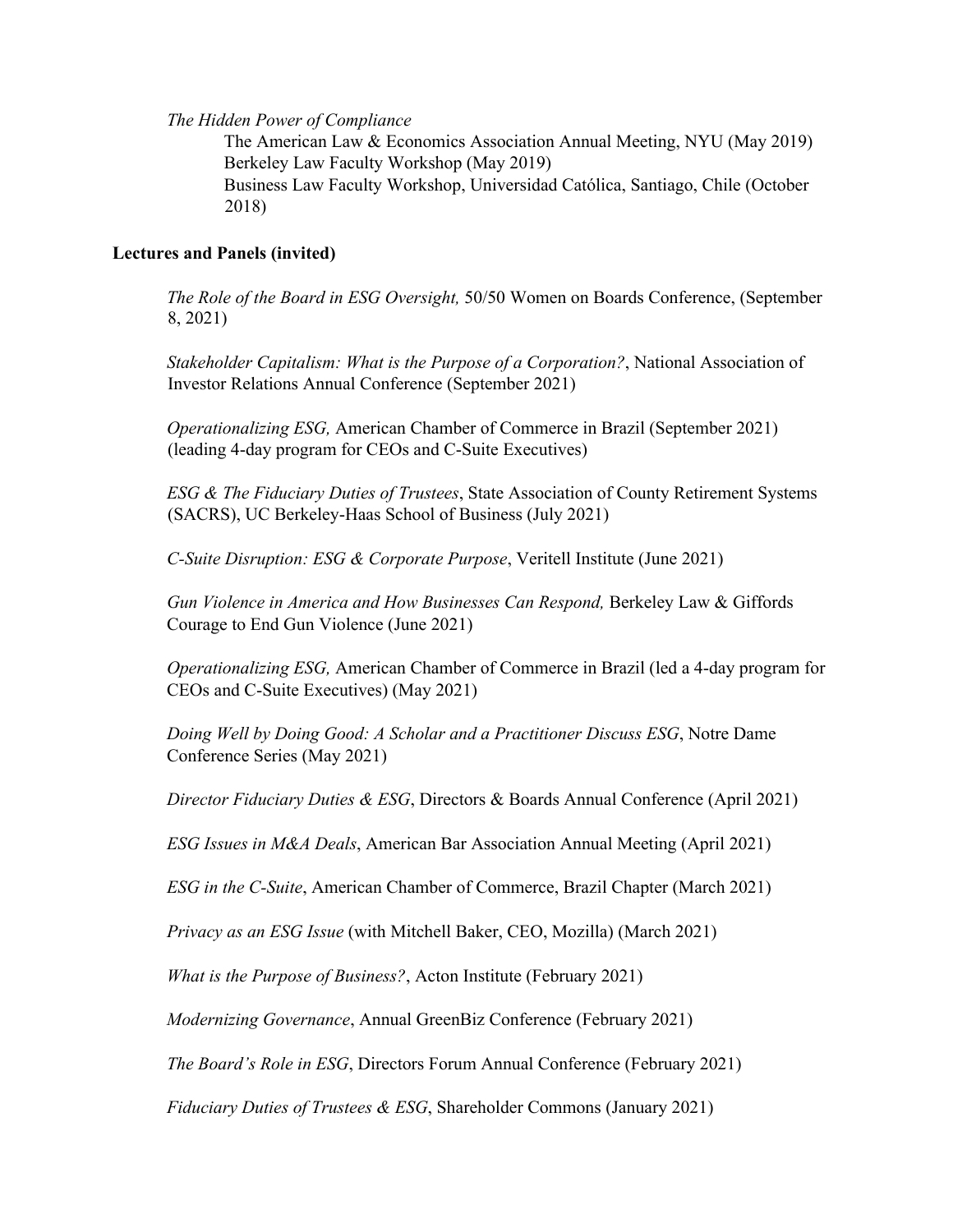*The Future of ESG*, Berkeley Impact Forum (November 2020)

*The General Counsel's Role in ESG*, Farella, Braun + Martel LLP (October 2020)

*ESG as Risk Mitigation in Corporate Law*, GC Institute, Peer 150 (August 2020)

*Prosperity Through Diversity*, NewDay Impact Investing (August 2020)

*Investor Engagement on Racial Justice*, NewDay Impact Investing (July 2020)

*How ESG Makes Companies Resilient to Crisis*, Berkeley Law (May 2020)

*Financial Crisis and Stakeholder Governance* (with Andrew Edgecliffe-Johnson, Financial Times), Berkeley Law (April 2020)

*Financial Crises and Responsible Investing* (with Rick Alexander, Shareholder Commons), Berkeley Law (April 2020)

*Financial Crises and Corporate Governance* (with Anne Sheehan and Krystal Berrini, PJT Camberview), Berkeley Law (April 2020)

*Covid-19 and ESG* (with Stavros Gadinis), Berkeley Law (April 2020)

*Covid-19 and ESG Risk* (with Anne Simpson, CalPERS), Berkeley Law (April 2020)

*Sustainability as Risk Mitigation*, Chile General Counsel and Corporate Compliance Academy, Santiago, Chile (November 2019)

*The GC's Role in Advancing ESG,* The Association of Corporate Counsel Annual Meeting, Phoenix, Arizona (October 2019)

*Transforming Corporate Culture: Uber 2.0*, Berkeley Annual Corporate Law Conference, (October 2019)

*Sustaining a Values Driven Brand* (with Chip Berg, Levi's Strauss & Co. CEO), Berkeley Sustainable Business and Investment Forum, Berkeley Law (October 2019)

*Corporate Crisis & ESG*, The 2019 Public Funds Forum, Park City, Utah (September 2019)

*Sustainability in Practice: Perspectives from Corporate Counsel*, 2019 National Business Law Scholars Conference, Berkeley Law (June 2019)

*#MeToo is Transforming Corporate Governance*, GC Institute, Berkeley Law (June 2019)

*Corporate Governance 2.0*, Investors, Firms and ESG 2019 Conference, Saïd Business School, University of Oxford (June 2019)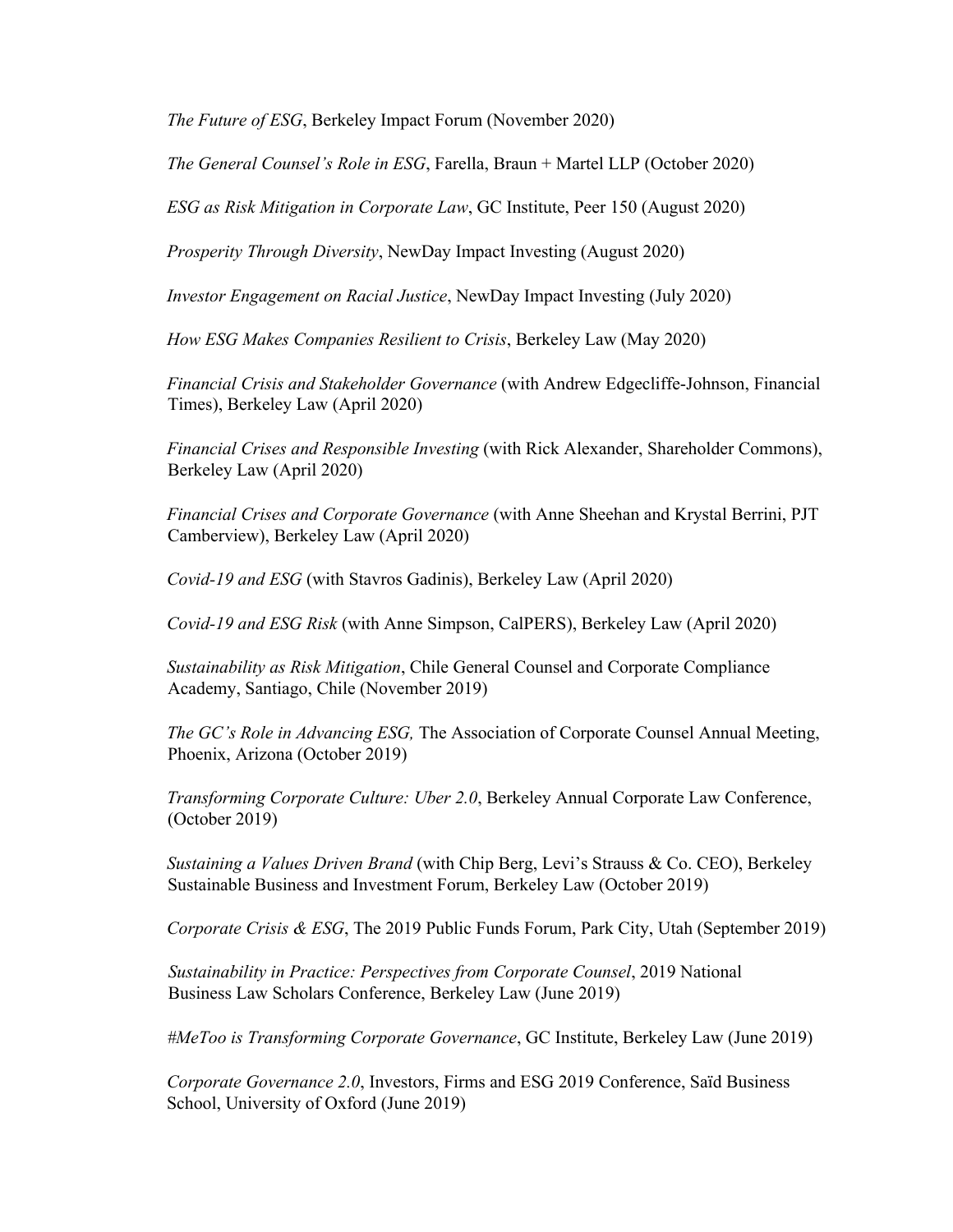*Inside Counsel & ESG*, Nestlé General Counsel Meeting, Vevey, Switzerland (June 2019)

*Corruption Zero*, 2019 Riesenfeld Symposium, Berkeley Law (March 2019)

*From CSR to Corporate Sustainability*, Corporate Sustainability Leadership: The Nordics and California, Berkeley-Haas School of Business (March 2019)

*Board Oversight of Privacy Risk*, Annual M&A Conference, Berkeley Law (February 2019)

*The Private Sector's Role in Gun Violence Prevention*, Berkeley Law (January 2019)

# **Other Initiatives**

*The Enacting Purpose Initiative*: Chair of North America in a collaboration with the University of Oxford, Saïd Business School, and corporate board members from Fortune 500 companies to publish guidance on how boards can embed purpose in their risk oversight (enacting purpose.org)

*The ESG Beat*: Launched a podcast series featuring thought leaders in sustainability and stakeholder governance including investors, NGO leaders, corporate executives, and journalists. Over 55 episodes recorded in 2020-21

*Berkeley Law Case Series*: Co-founder and author of a series of case studies on key issues in corporate purpose and stakeholder governance

*Berkeley Law Annual Sustainable Business and Investment Forum*: Faculty chair of Berkeley Law's flagship annual conference on sustainability for the past five years

# **SELECTED MEDIA**

*The New Social Dialogue*, IR MAGAZINE (Summer 2021 Issue)

*Corporate values matter but they must go beyond buzzwords*, FINANCIAL TIMES (July 20, 2021)

*How rivals can work together to stop plastic waste*, WORLD ECONOMIC FORUM (May 19, 2021)

*Why have more than 1300 CEOs left their post in the past year?* NBC BUSINESS NEWS, (November 6, 2019)

*Companies under pressure to declare social purpose*, FINANCIAL TIMES (August 22, 2019)

*Berkeley Law Presents: The GC as the Good Guy*, THE RECORDER (October 23, 2018)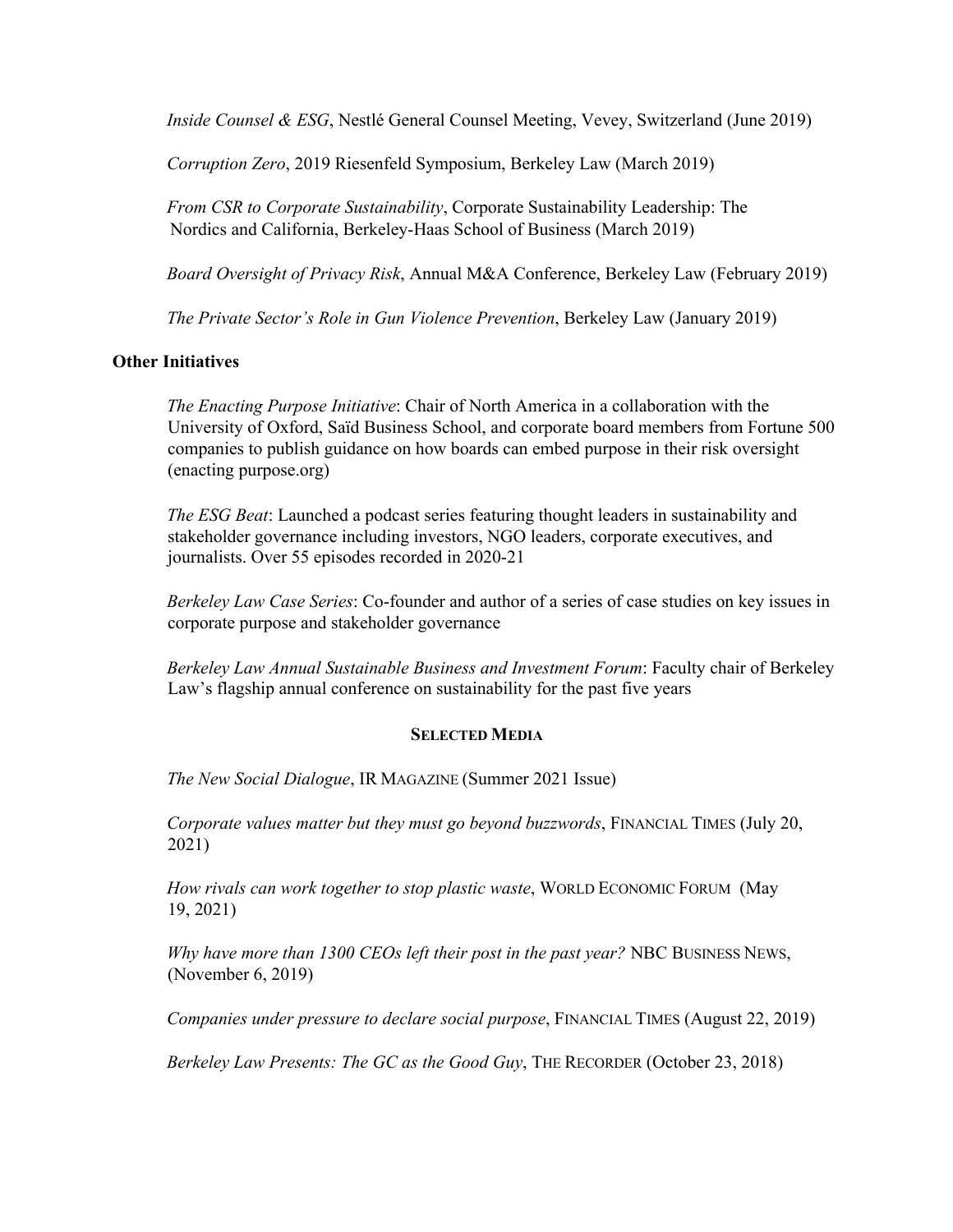# **OTHER PROFESSIONAL EXPERIENCE**

### **UC Berkeley School of Law**

*Executive Director,* Advanced Degree Programs*,* March 2011-May 2016

Managed and developed degree programs for students from over 50 countries. Led a team of 11 in all aspects of program growth and revenue generation, forged global strategic partnerships, developed new degree and certificate programs, oversaw student advising and mentoring, and grew the program from 40 to over 400 students.

### **Hanson Bridgett LLP (San Francisco)**

*Senior Counsel*, Commercial Litigation & Public Agency Practice Groups, March 2005-February 2011 (promoted to Senior Counsel in 2008) Represented commercial and public-sector clients in various litigation matters.

Admitted to the CA Bar (2002), Member of the Antitrust Law Section

### **EDUCATION**

#### **UC Berkeley School of Law**

J.D., 2002 Research Assistant, Professor Melvin Eisenberg (Contracts), Professor Pamela Samuelson (IP), Articles Editor, Berkeley Technology Law Journal

#### **Sonoma State University**

B.A., Philosophy, 1998

# **SERVICE & CIVIC ENGAGEMENT**

#### **Wxmen of Color Collective**

*Faculty Chair*, August 2018-2020: Serve as a mentor for student group that seeks to advance the goals of women-identifying people of color (currently a WOCC faculty member)

#### **The American Law Institute Principles of Corporate Governance**

*Adviser*, January 2021-present: Serving as an Advisor on the ALI's Restatement of the Law, Corporate Governance

#### **ABA Antitrust Law Section, International Developments and Comments Task Force**

*Member*, April 2021-present: Serving as an advisor and author for the Sustainability and Competition Law project

# **Wall-of-Us**

*Co-Founder & President*, November 2016-January 2021: Founded a 501c4 with 100K subscribers to fundraise and build grassroots volunteer support for progressive causes and candidates. Awarded UC Berkeley Chancellor's award for Public Service (2018)